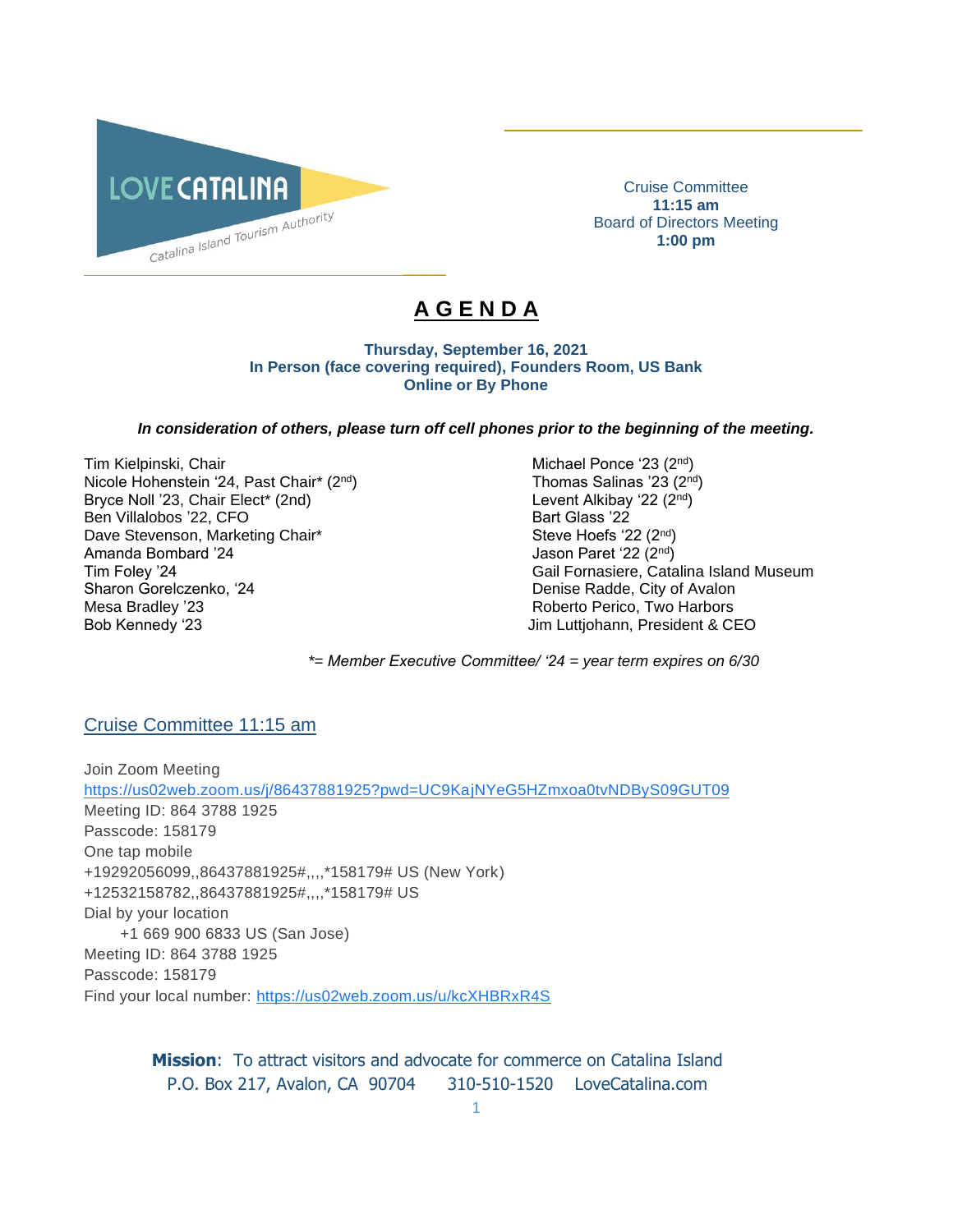**I. Call to Order** 

# **II. Introductions and Recognitions**

### **III. Discussion**

- a. Updated Schedule of ship visits
- b. Seatrade Virtual attendance
- c. FCCA attendance
- d. Inaugural ship visits planning

# **IV. Future Agenda Items**

### Board Meeting 1:00 pm

Join Zoom Meeting [https://us02web.zoom.us/j/82301353406?pwd=Sm42R0RFUHVRa2RZWm1CV0wzQ3diZz09](https://www.google.com/url?q=https://us02web.zoom.us/j/82301353406?pwd%3DSm42R0RFUHVRa2RZWm1CV0wzQ3diZz09&sa=D&source=calendar&ust=1615520592838000&usg=AOvVaw2YOhWUTEJgTHZ7_ay-dgZd)

Meeting ID: 823 0135 3406 Passcode: 866691 One tap mobile +16699006833,,82301353406#,,,,\*866691# US (San Jose)

Dial by your location +1 669 900 6833 US (San Jose) Meeting ID: 823 0135 3406 Passcode: 866691 Find your local number: [https://us02web.zoom.us/u/kdjCRx8OGt](https://www.google.com/url?q=https://us02web.zoom.us/u/kdjCRx8OGt&sa=D&source=calendar&ust=1615520592838000&usg=AOvVaw2gwBpPGmW2ln1ZL1spFK5e)

# **I. Call to Order**

### **II. Introductions and Recognitions**

### **III. Presentation(s)**

- a. City of Avalon, Project Update, Avalon Landing—Michael Parmer, Assistant City Manager
- b. California Air Resources Board, Proposed Marine Vessel Emissions Standards--Greg Bombard, CEO Catalina Express

### IV. **Consent Item(s)**

- a. Approve Minutes
	- i. July 1, 2021\*
	- ii. July 22, 2021\*
- b. Presentation of Financials—Ben Villalobos
	- i. June 2021 Month and FYE, financials (unaudited)\*
	- ii. July 2021 financials\*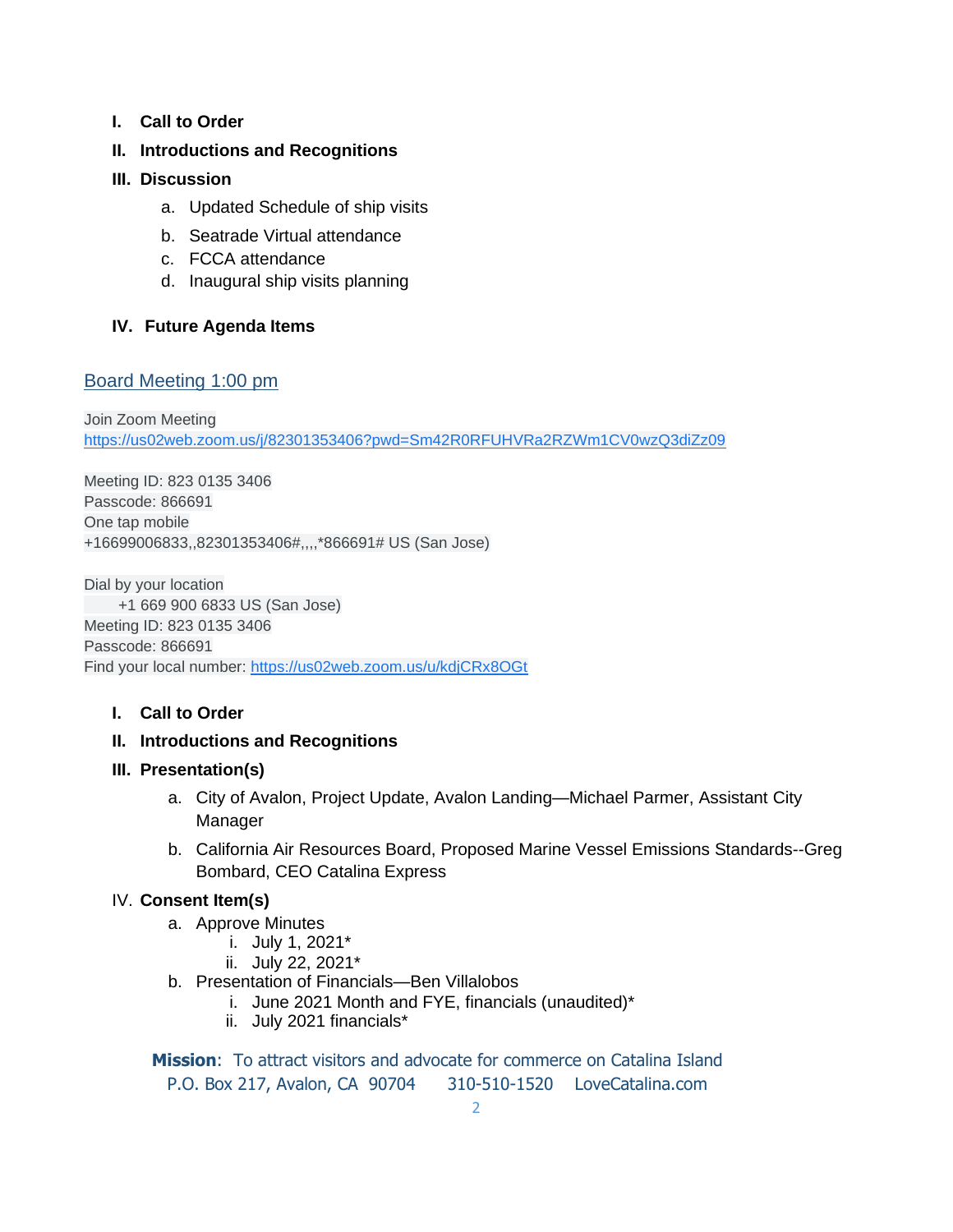- iii. August 2021 financials\*
- iv. Audit slated for September 20-24, 2021

# **V. Report of the Chair**

- a. Executive Committee Meeting of September 7, 2021
- b. TOT/TBID update
- c. Attendance Policy

# **VI. Report of the President\***

# **VII.Discussion & Possible Action Item(s)**

- a. 2021-22 Proposed Budget\*--Jim Luttjohann
- b. Marketing Reports
	- i. Marketing Update—Cathy Miller
	- ii. Public Relations Update—Cathy Miller
	- iii. Annual Marketing Conference, October 28, 2021—Cathy Miller
	- iv. 2022 Visitor Guide—Michelle Warner
- c. Visitor & Member Services Reports
	- i. Annual Meeting Report—Jim Luttjohann
	- ii. Membership Update—Nicole Hohenstein
		- 1. Drops & Renewals
		- 2. Approve New Member Sailor's Delight\*
		- 3. Approve New Member Catalina Custom Charters\*
	- iii. Visitor Comment Forms Update—Jim Luttjohann
- d. Cruise Relations Report
	- i. Committee Meeting—Jim Luttjohann/David Creigh
		- 1. Seatrade Virtual attendance
		- 2. FCCA attendance
		- 3. Inaugural ship visits planning
- e. Events Reports
	- i. Annual Meeting and Installation of Directors & Officers—Jim Luttjohann
	- ii. Mixers, Fixers, Concerts and New Year's Eve Gala—Janet DeMeyer

# **VIII. Board Member Updates**

- **IX. Requests for Future Agenda Items**
- **X. Correspondence\***
- **XI. Adjourn**

\* information included in board packet

*Audio/Video Recording may be used for accuracy of minutes and actions*